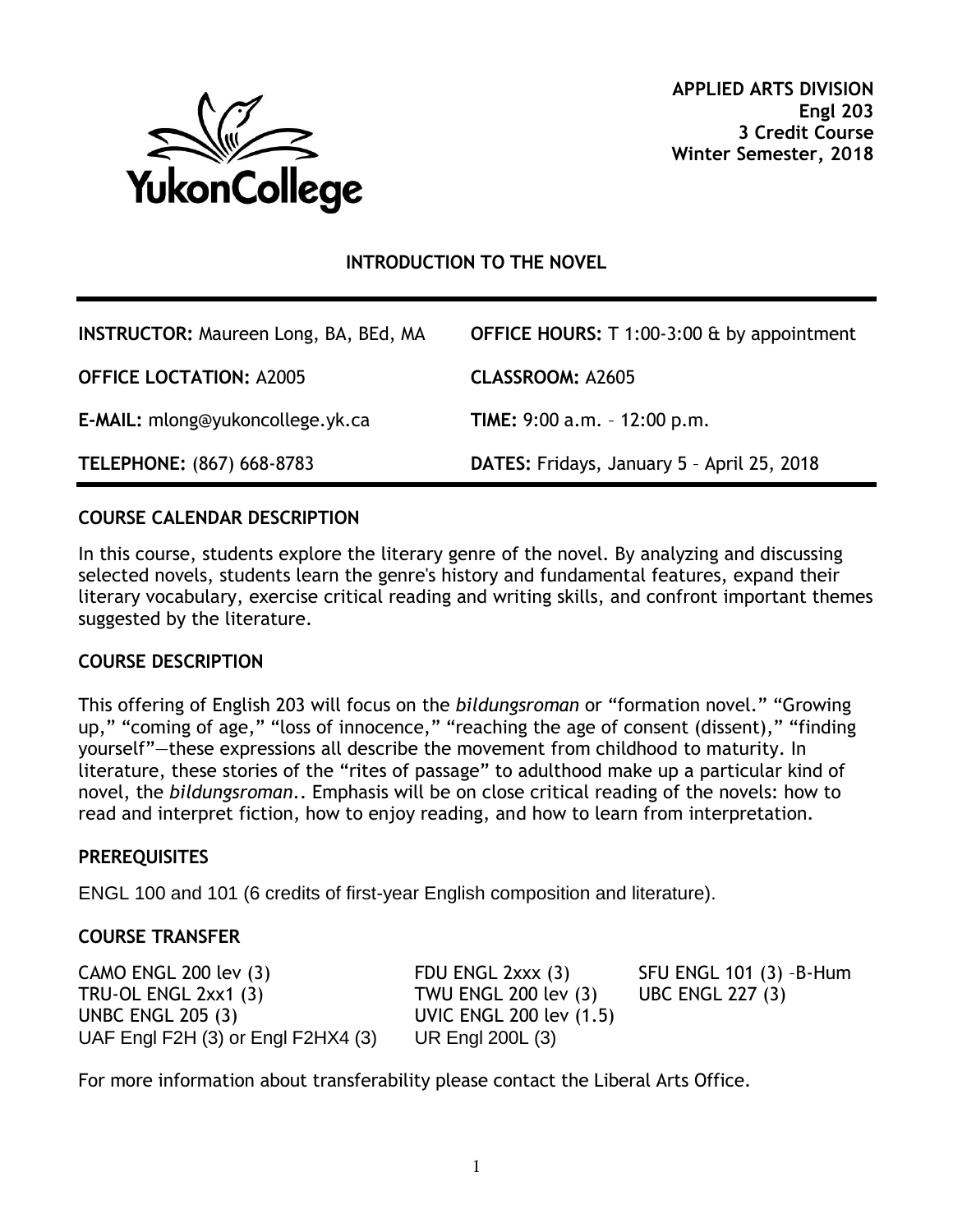# **LEARNING OUTCOMES**

Upon successful completion of the course, which includes timely submission of *all* assignments, students will be able to:

- understand some fundamentals about the history of the novel and its history in English in particular;
- explore the formal characteristics of the novel;
- analyse novels in terms of gender, class, race, ethnicity, and sexual orientation;
- comprehend recurring themes suggested by selected texts and the *bildungsroman* in particular;
- perform post-secondary-level literary analysis and criticism;
- present ideas in well-organized, thoughtful, and polished essays, and do post-secondarylevel literary research.

## **COURSE FORMAT**

English 203 has three hours per week of class time over the semester, with a three-hour final exam. This class involves lectures, seminar-style discussions, and oral presentations by students. Reading and preparation should be done at home, prior to discussion in class.

## **ASSESSMENTS**

## **Attendance**

Attendance is crucial. Discussion and participation are particularly important in English 203, so you are expected to attend regularly and punctually. If you miss a class, it is your responsibility to find out what you missed and to complete any work assigned

### **Assignments**

Students in English 203 are responsible for submitting one short essay, one longer research paper that references secondary sources, and preparing and delivering one 10 to 15 minute oral presentation.

### **Tests**

There will be a 90-minute midterm exam in class and a three-hour final exam.

### **EVALUATION**

| Assignments<br>Essay #1 $(4-6 \text{ pages})$ 15%<br>Essay #2 (7-10 pages) 25%<br>Seminar & Write-Up 20% | 60 %  |
|----------------------------------------------------------------------------------------------------------|-------|
| <b>Midterm Test</b>                                                                                      | 15 %  |
| <b>Final Exam</b>                                                                                        | 25 %  |
| Total                                                                                                    | 100 % |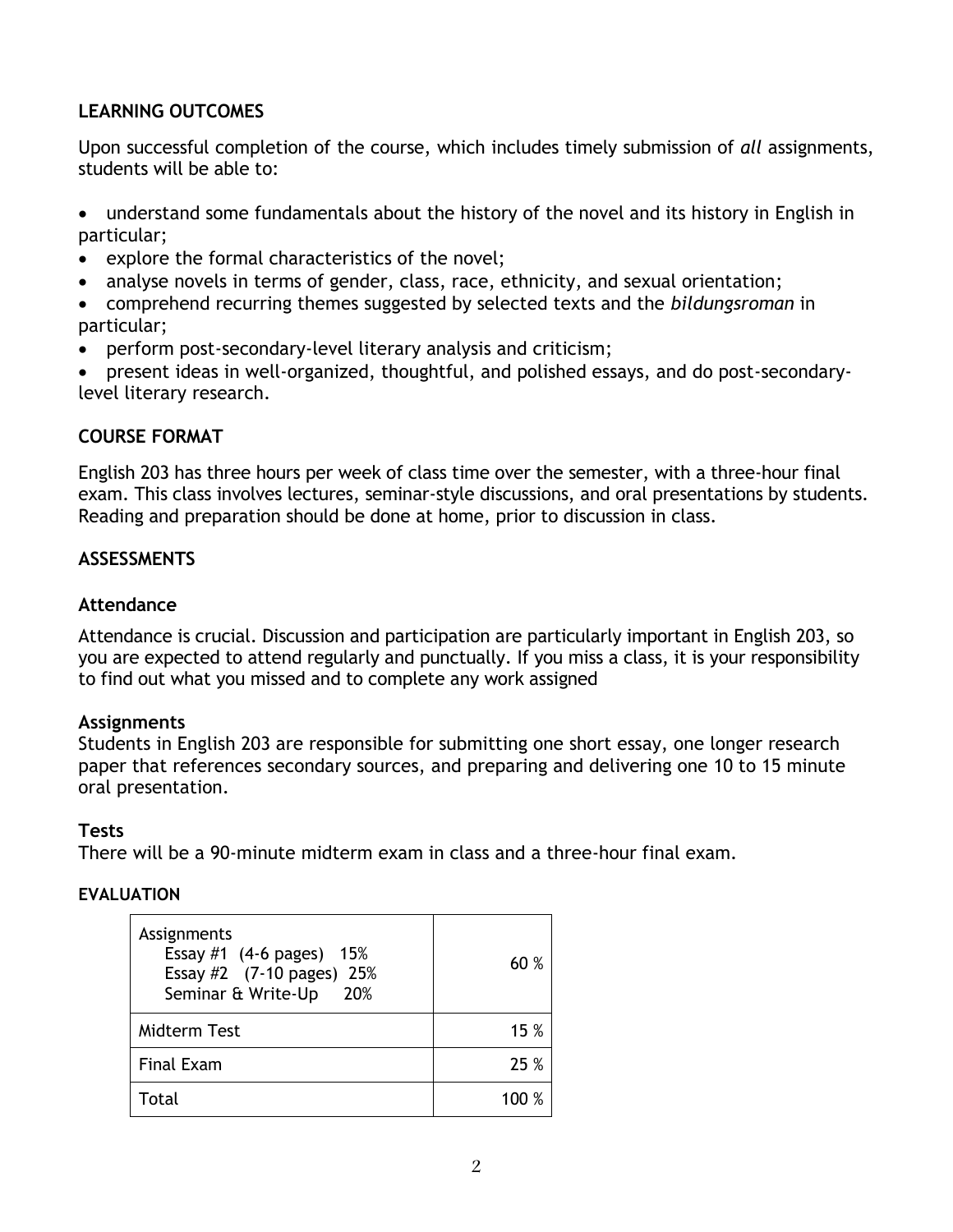#### **\*Note on Submitting Assignments and Late Assignments**

*In fairness to all students, no individual extensions will be granted in this course. Assignments are due by the end of the day, in paper copy, on the assigned due date. I prefer that you hand assignments in at the beginning of class, but I will accept them until the end of the day on the due date. I do not accept emailed assignments. After midnight on the due date, the paper will be considered late. Late assignments will be assessed a penalty of 2% per school day. Assignments will not be accepted after 10 school days (2 weeks).*

## **REQUIRED TEXTBOOKS**

Atwood, Margaret. *The Edible Woman.* Dickens, Charles. *Great Expectations*. King, Thomas. *Truth and Bright Water*. Richler, Mordecai. *The Apprenticeship of Duddy Kravitz.* Toews, Miriam. *A Complicated Kindness.*

# **ACADEMIC AND STUDENT CONDUCT**

Information on academic standing and student rights and responsibilities can be found in the current Academic Regulations that are posted on the Student Services/ Admissions & Registration web page.

# **PLAGIARISM**

Plagiarism is a serious academic offence. Plagiarism occurs when students present the words of someone else as their own. Plagiarism can be the deliberate use of a whole piece of another person's writing, but more frequently it occurs when students fail to acknowledge and document sources from which they have taken material. Whenever the words, research or ideas of others are directly quoted or paraphrased, they must be documented according to an accepted manuscript style (e.g., APA, CSE, MLA, etc.). Resubmitting a paper that has previously received credit is also considered plagiarism. Students who plagiarize material for assignments will receive a mark of zero (F) on the assignment and may fail the course. Plagiarism may also result in dismissal from a program of study or the College.

# **YUKON FIRST NATIONS CORE COMPETENCY**

Yukon College recognizes that a greater understanding and awareness of Yukon First Nations history, culture and journey towards self-determination will help to build positive relationships among all Yukon citizens. As a result, to graduate from ANY Yukon College program, you will be required to achieve core competency in knowledge of Yukon First Nations. For details, please see [www.yukoncollege.yk.ca/yfnccr.](http://www.yukoncollege.yk.ca/yfnccr)

### **ACADEMIC ACCOMMODATION**

Reasonable accommodations are available for students requiring an academic accommodation to fully participate in this class. These accommodations are available for students with a documented disability, chronic condition or any other grounds specified in section 8.0 of the Yukon College Academic Regulations (available on the Yukon College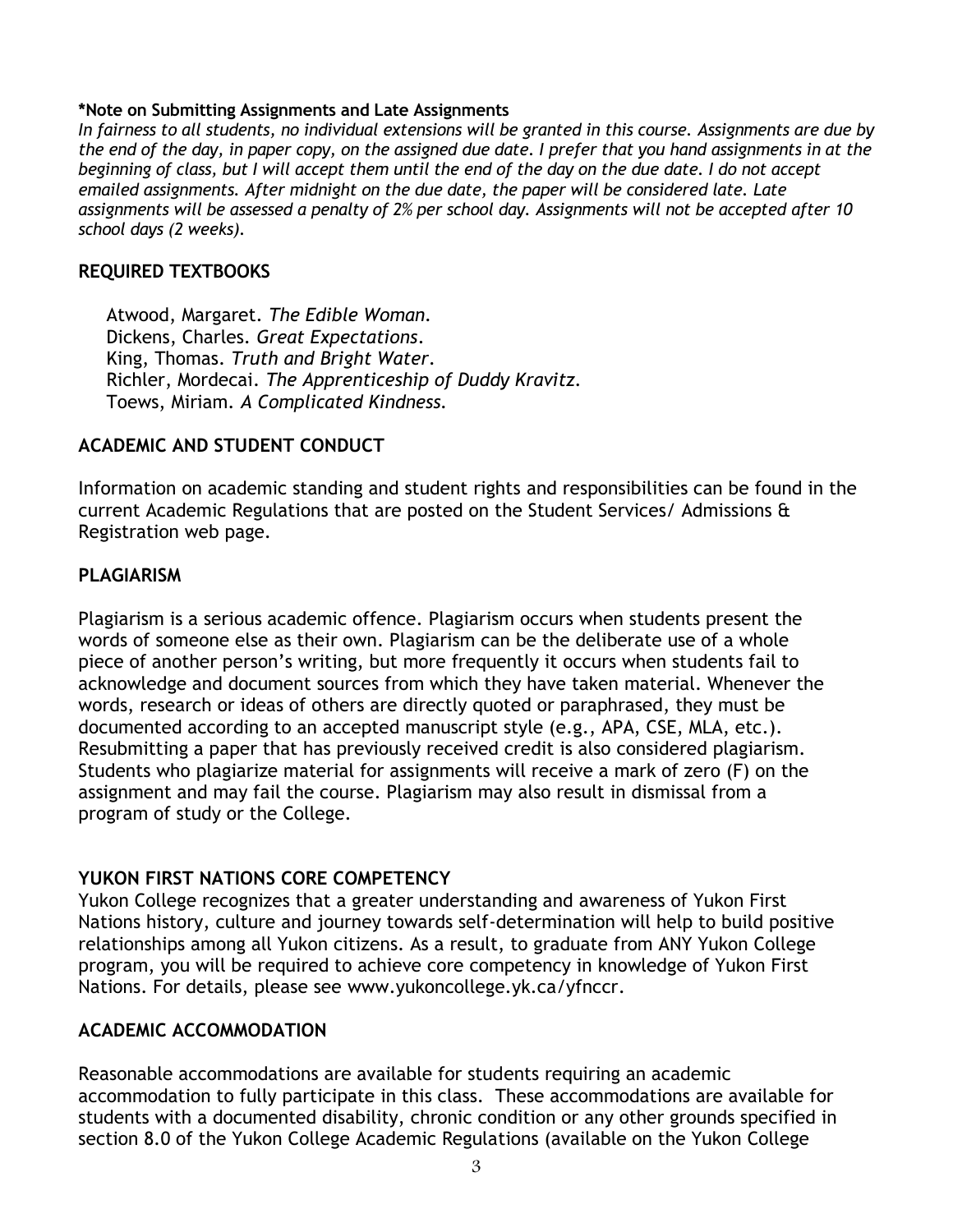website). It is the student's responsibility to seek these accommodations. If a student requires an academic accommodation, he/she should contact the Learning Assistance Centre (LAC) at (867) 668-8785 or lassist@yukoncollege.yk.ca.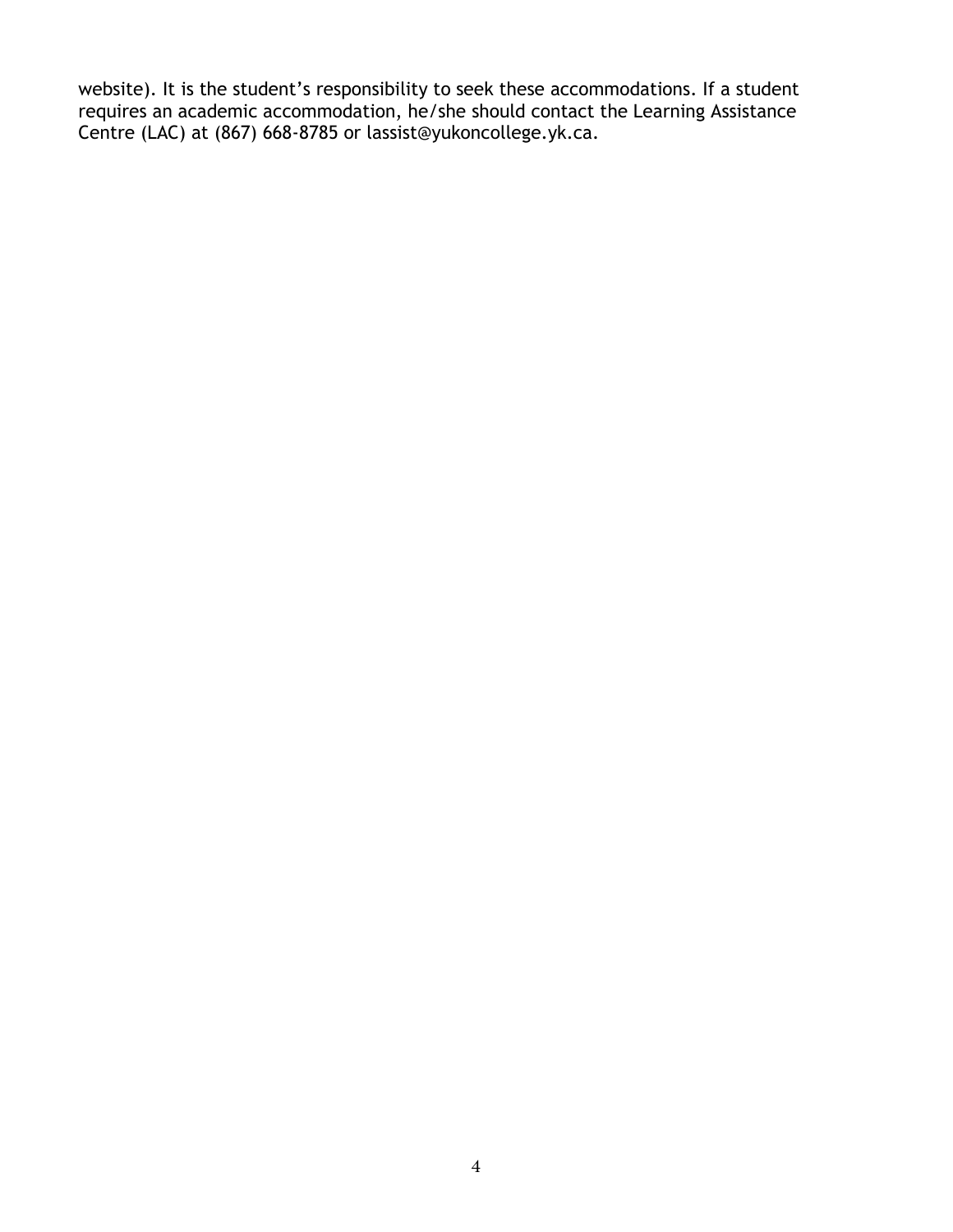# **ENGLISH 203: Introduction to the Novel**

# **TOPIC OUTLINE AND DATES: Winter 2018**

| <b>Week</b>    | <b>Dates</b>                   | <b>Topics and Discussion</b>                                                                                                                          | <b>Assignments</b>                   |
|----------------|--------------------------------|-------------------------------------------------------------------------------------------------------------------------------------------------------|--------------------------------------|
| $\mathbf{1}$   | January 5                      | Introductions, Housekeeping, Assignments, Expectations, etc.<br>The Novel: History & Form                                                             |                                      |
| $\mathbf{2}$   | January 12                     | The Bildungsroman: History, Form, & Characteristics<br>A Complicated Kindness, Miriam Toews<br>Note: January $12th$ is the last day to change classes |                                      |
| $\mathbf{3}$   | January 19                     | A Complicated Kindness, continued                                                                                                                     |                                      |
|                |                                |                                                                                                                                                       |                                      |
| 4              | January 26                     | The Apprenticeship of Duddy Kravitz, Mordecai Richler                                                                                                 |                                      |
| 5              | February 2                     | The Apprenticeship of Duddy Kravitz, continued                                                                                                        | Essay $#1$<br>Due February 2         |
| 6              | February 9                     | The Edible Woman, Margaret Atwood                                                                                                                     |                                      |
| $\overline{7}$ | February 16                    | Midterm Exam<br>The Edible Woman, continued                                                                                                           | Midterm Exam<br>February 16          |
|                |                                | <b>READING WEEK FEBRUARY 19 TO 23</b>                                                                                                                 |                                      |
| 8              | March 2                        | <b>Great Expectations, Charles Dickens</b>                                                                                                            |                                      |
| 9              | March 9                        | Great Expectations, continued                                                                                                                         |                                      |
|                |                                |                                                                                                                                                       |                                      |
| 10             | March 16                       | Note: March $9th$ is the last day to withdraw from classes<br>Great Expectations, continued                                                           |                                      |
|                |                                |                                                                                                                                                       |                                      |
| 11             | March 23                       | Truth and Bright Water, Thomas King                                                                                                                   |                                      |
|                |                                | <b>GOOD FRIDAY: NO CLASS MARCH 30</b>                                                                                                                 |                                      |
| 12             | April 7                        | Truth and Bright Water, continued                                                                                                                     | <b>Research Essay</b><br>Due April 7 |
| 13             | April 12 (Wed)<br>make up date | Review and Preparation for Final Exam                                                                                                                 |                                      |